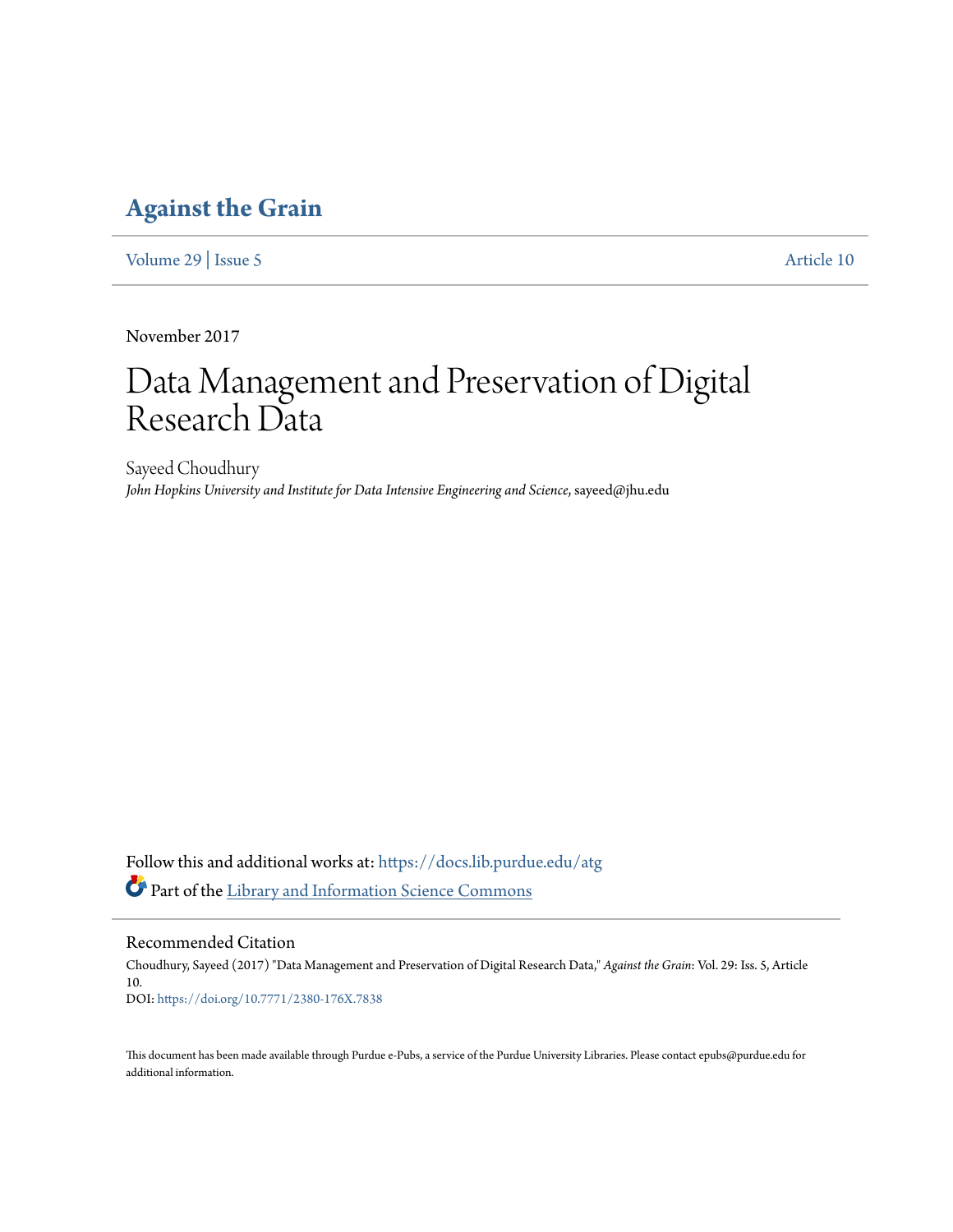# Data Management and Preservation of Digital Research Data

by **Sayeed Choudhury** (Associate Dean for Research Data Management, Sheridan Libraries, Johns Hopkins University and Institute for Data Intensive Engineering and Science)  $\langle$ sayeed $\langle \hat{\omega} \rangle$ jhu.edu>

Ihis article outlines a set of "principles" for navigation" for how libraries could evolve data management services to support the changing needs of researchers. While the article provides a brief overview of the historical and current landscape, the recommendations are forward looking. The key principles of navigation:

- *• Libraries need to move data management, particularly preservation, closer to the active phase of research.*
- *• Linked data graphs offer a pathway to this active phase of research.*

By adopting these principles, libraries can shift the current "deposit and download data" approach to a more dynamic, iterative approach that fosters data use and preservation directly throughout the research and teaching process.

One of the central tenets of this article relates to the current gap between library-based data management services and the evolving nature of data-intensive research and teaching. At the crux of this gap is research libraries' current inability to connect effectively our data management services to the research workflows associated with increasingly large, complex data. Furthermore, libraries' data management services have yet to cohere into broader infrastructure. The principles of navigation concept refers to a recommendation from a report from an **NSF** funded workshop about infrastructure (Edwards et al. 2007). The authors of this report note the following two major points, successful infrastructure develops when smaller-scale community-based systems cohere and the socio-technical dimensions of infrastructure development, are as important as the technological dimensions.

From a socio-technical perspective, in terms of demand, many researchers make the following type of request: "I have 50 terabytes of data…could you help me preserve and provide access to them?" From the supply side, most libraries have focused on the "long tail" of research data which are typically characterized by a small number of researchers working together to use spreadsheets or standard database software. This misalignment of demand and supply has profound implications for the evolution of library-based data management services and the corresponding support for research and teaching.

These observations are based on the **Johns Hopkins University** Data Management Services (JHUDMS)<sup>1</sup> and the Data Conservancy<sup>2</sup> program. This article also reflects insight gained from the author's role as a member of the Executive Committee for the Institute for Data Intensive Engineering and Science (IDIES)3 based at **JHU**.

JHUDMS was directly launched in response to **NSF's** announcement requiring data management plans as part of proposal submissions. Since the announcement of the White House Office of Science and Technology Policy (OSTP) memoranda on public access to publications and data (Holdren 2013), JHUDMS expanded to provide support for proposal submissions to other funding agencies.

JHUDMS data management consultants provide three types of services: consulting, training and archiving. Consultants offer pre-proposal submission support for creating data management plans. JHUDMS experience has demonstrated that this specific engagement is like a reference interview in that the consultation creates a deeper understanding of data management needs.

**Barbrow** et al. (2017) mentioned the JHUDMS training resources in their review article of research data management services.4 One of the most encouraging aspects of these training efforts is that even seemingly simple contributions, such as file naming conventions, are appreciated by researchers. The fundamental premise behind these training efforts is that the data management plan is ideally the *beginning* of the process.

JHUDMS now provides additional services such as assigning DOIs. They support the **JHU** Data Archive but also suggest appropriate alternatives (e.g., ICPSR). The **JHU** Data Archive currently consists of a custom-built storage system and Dataverse but it is being migrated to a Fedora and Open Science Framework (OSF) platform.

While there have been successes for JHUDMS, there remains potential for growth. Much of JHUDMS' experiences with data management services have been transactional, rather than inspirational. Most research libraries could point to a collection (particularly special collections) and connect it to a faculty success story related to research or teaching. Most research libraries would find it more challenging to do the same with data under their stewardship. While this disconnect is a function of the relatively modest amounts of data in question, it also relates to a lack of integration between data management services and the research or teaching environments of our researchers.

#### **Current Landscape**

The most recent, relevant analysis to the role of libraries with data management is the **Association of Research Libraries (ARL)** Data Curation Spec Kit (Hudson-Vitale et al. 2017). The associated survey was designed to focus on data curation though the authors note that there remains confusion regarding the difference between data curation and data management. Some high-level findings include that most **ARL** libraries now provide some type of data curation support but there is great variability in the service offerings. Most **ARL** libraries rely on part-time effort from individuals with other responsibilities. The number of datasets under the stewardship of libraries is modest with most libraries counting less than fifty data sets. Much of the service offerings reflect the capabilities of the underlying technology. The respondent libraries indicated that the top three domains in terms of demand are social sciences, life sciences and arts & humanities. This observation resonates with the idea that most libraries have focused on the long-tail of data or spreadsheet-based research.

The author is a member of an EDUCAUSE Center for Analysis and Research (ECAR) working group<sup>5</sup> that is also examining data curation but with a broader viewpoint. The **ARL** SPEC Kit mentions that many libraries are considering which other units within their organizations should be involved in providing data curation services. The ECAR working group is comprised of individuals from different units within the university (e.g., library, central IT) from a range of institutions (e.g., R1 university, community college). Consequently, the ECAR report will describe findings from a broader constituency and offer recommendations for building an institution-wide strategy for data curation services.

A special issue of the *International Federation of Library Associations and Institutions (IFLA) Journal* (Volume 43, No. 1 – March 2017) featured multiple articles on global research data management services. Broadly speaking, institutions in Europe, Australia and New Zealand leverage funder mandates and national strategies and institutions in other regions of the world are conducting needs assessments as initial steps in developing research data services.

Within the U.S., an important driver for the creation of data management services was the OSTP memoranda. While these memoranda were created to foster greater sharing of data, there is a healthy degree of pragmatism within the guidelines. The memoranda acknowledge that there are certain conditions under which data should not be shared (e.g., privacy issues, national security issues). The memoranda further acknowledge that costs should be considered when managing data. While there is some movement by funders to encourage deposit into repositories or attach identifiers to data, such actions are not actually required.

The OSTP memoranda inspired libraries to launch data management services to assist researchers with their data management plans and actions. It has now been four years since

*continued on page 32*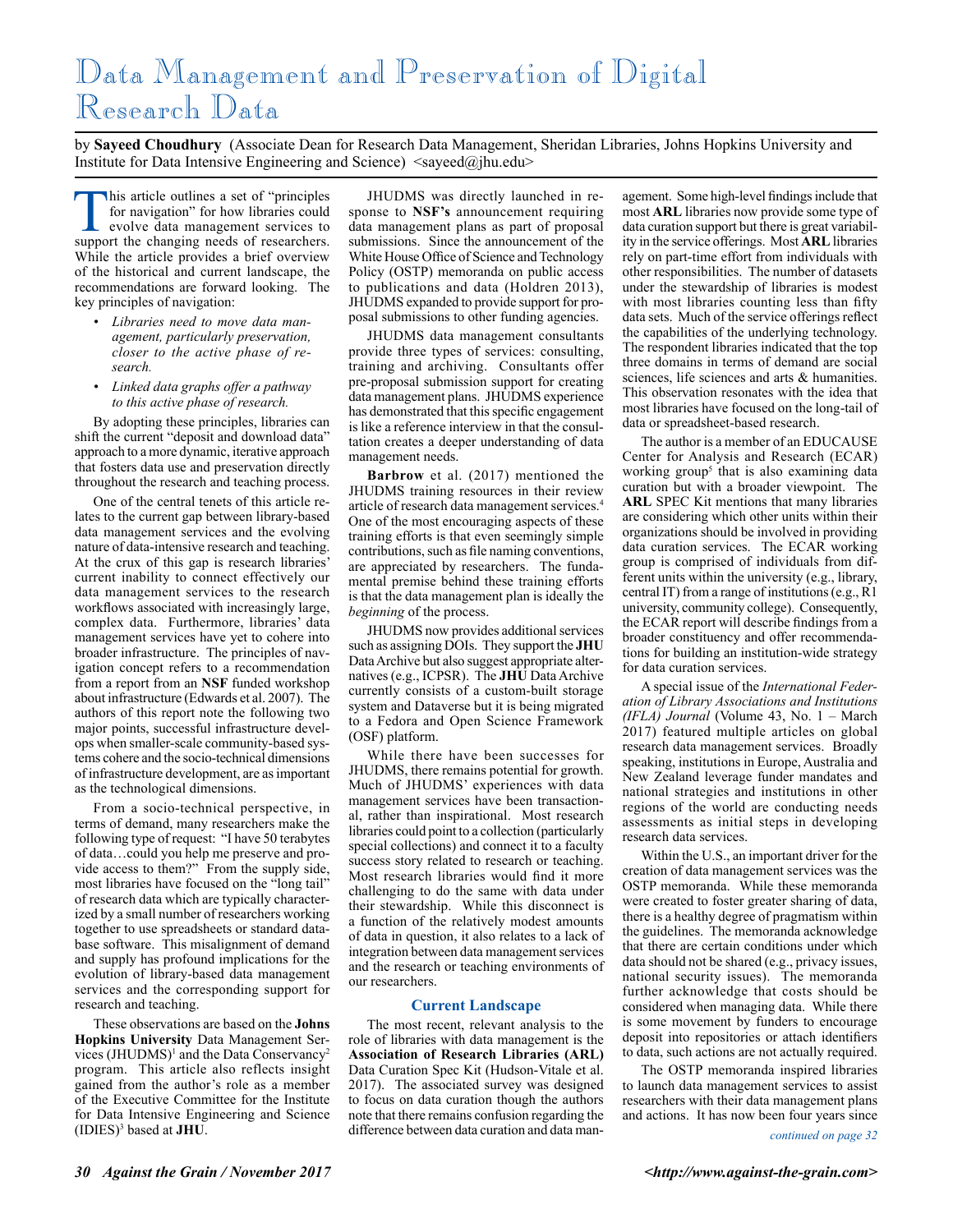### **Data Management and Preservation ...** *from page 30*

these memoranda were published. While the responses from federal funding agencies is undoubtedly evolving, there are a few current observations worth sharing.

Federal funding agencies continue to respond with a high degree of variability. A recent analysis by **Kriesberg** et al. (2017) affirms that "while some agencies, particularly those with a long history of supporting and conducting science, scored well, other responses indicate that some agencies have only taken a few steps towards implementing policies that comply with the memo." Given this type of environment, many researchers may have reached out for help initially but over time felt more confident in their own ability to manage data. Whether they are correct or not does not change their *perception* that they can manage data without help from the library.

How might libraries advance their data management services to engage our researchers more effectively, particularly as it relates to their research and teaching needs? The data management program at **JHU** might be instructive in this regard given the **JHU Sheridan Libraries'** long-term engagement with the Sloan Digital Sky Survey (SDSS).

#### **Terminology**

As evidenced within the **ARL** Spec Kit, there remains confusion regarding the term data management, which is often used interchangeably with data curation or data preservation. The Digital Curation Centre's (DCC) definition of data curation as "maintaining, preserving and adding value to digital research data throughout its lifecycle" is often cited, particularly since it reflects the research findings from information science researchers. **Hudson-Vitale** et al. (2017) built upon this definition of data curation by adding an emphasis on the "usefulness to scholarly and educational activities." The ECAR data curation working group has defined data curation as "the process by which data is put into a state and managed such that it can be understood and used by interested parties across disciplines and organizations."

**Phillips** et al. (2013) outlines the **National Digital Stewardship Alliance's (NDSA)** levels of digital preservation along the facets of storage and geographic location, file fixity and data integrity, information security, metadata, and file formats. The **NDSA** approach usefully affirms the importance of levels of service. Data management is not binary and it is an ongoing process.

For the launch of JHUDMS, **Choudhury** et al. (2013) developed a data management stack model comprising storage, archiving, preservation and curation. Fundamentally, this model delineates each of these layers of data management. Storage is defined as bits on tape, disk, cloud, etc. with backup and restore services. Archiving focuses on data integrity through fixity, identifiers, etc. Preservation is defined as providing enough metadata, context, representation information, etc. such that some-

one other than the original data producer can use and interpret the original data. Curation is defined similarly to the DCC. With this stack model as a reference, it reinforces the notion that data management services can span a wide range of capabilities.

## **A Path Forward for Data Management Services**

The **Sheridan Libraries'** data management program began in the early 2000s after a series of conversations between the author of this article and **Alexander Szalay**, a Professor of Physics and Astronomy at **JHU** and one of the principals for the SDSS project. **Szalay** was also the Principal Investigator for the **NSF** funded National Virtual Observatory (NVO).<sup>6</sup> While the NVO resulted in a framework and set of services for interoperability of astronomical data, it did not include mechanisms for preservation. One of the most important observations from these initial conversations relates to levels of data. **Szalay** conveyed that SDSS data are produced and processed in levels beginning with level 0 as bits from the telescope itself to level 3 as data releases in the form of SQL databases. Moving from level 0 to level 3 involves processing and calibration from raw, unprocessed data to more refined, accessible data. The figure below depicts these levels of data:

secondary analysis and re-use, they must become more involved in data management of all levels of data. **Choudhury** (2016) outlines a case that the private sector and government sector are currently making better use of data analytics at scale than libraries (and often by using other people's data).

It should be noted that working with all levels of data presents significant challenges. From a size perspective alone, the **Sheridan Libraries** has stored, archived (through fixity checking) and preserved (through a media migration) over 160 TB of SDSS data. In some of the scientific domains, the scale and complexity of data will challenge even universities' abilities to deal with them. **Professor Szalay** believes within ten years, all storage and computing will reside in third party providers such as **Amazon** Web Services.7

In this context, it will become critical for libraries to identify pathways to these large pools of data within third-party environments. The Center for Open Science's OSF (*https:// osf.io*) provides one opportunity to do so. OSF is not a workflow tool or a repository, but rather a framework that interfaces with various tools, services and workflows. It has the merit of being used currently in the social sciences and life sciences (the domains of greatest adoption for libraries) with tens of thousands of users.



The collaboration with the NVO identified yet another level 4 of data that result from analyses of level 3 data releases. These level 4 data are the ones cited in publications. With few, notable exceptions (e.g., **University of California San Diego's** Chronopolis), most libraries' research data management services target level 4 data.

While all levels of data are important, the issue with focusing on level 4 data is that they represent the end of a story related to data-intensive research. If libraries wish to support

The **Sheridan Libraries** has been working with the Center for Open Science to integrate Data Conservancy capabilities into OSF (Choudhury et al. 2017). Specifically, we are building the capability to package and ingest data in a linked data ready format into a Fedora repository that will be available as one of the default storage options within OSF. OSF does not currently include robust metadata capabilities. Rather than focus on metadata in the traditional sense, we are considering

#### *continued on page 34*